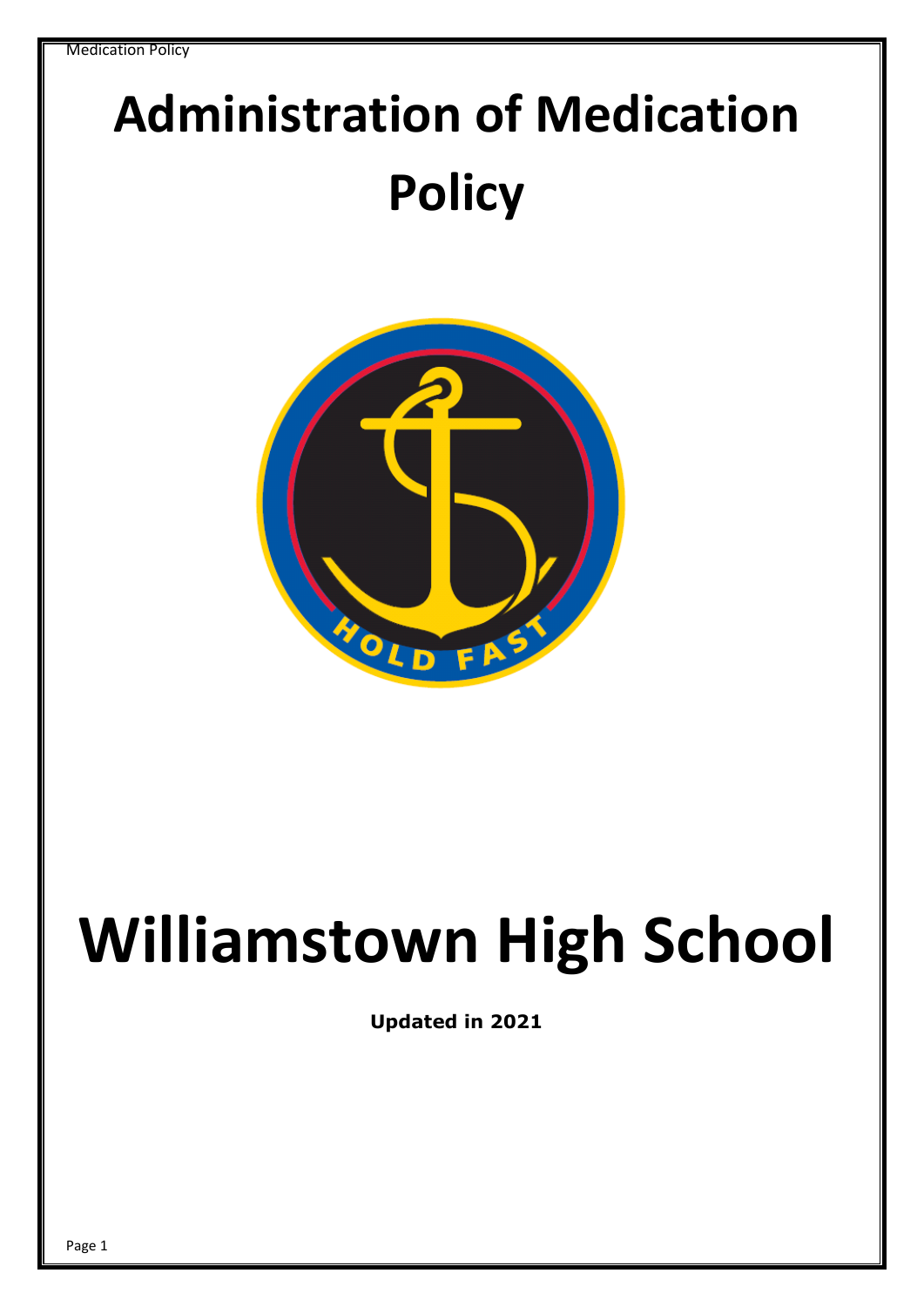## **Administration of Medication Policy**

#### **1. Rationale**

 To explain to parents/carers, students and staff the processes Williamstown High School (WHS) will follow to safely manage the provision of medication to students while at school or school activities, including camps and excursions.

This policy applies to the administration of medication to all students. It does not apply to:

- the provision of medication for anaphylaxis which is provided for in our school's Anaphylaxis Policy
- the provision of medication for asthma which is provided for in our school's Asthma Policy.
- specialised procedures which may be required for complex medical care needs.

#### **2. Purpose**

If a student requires medication, Williamstown High School encourages parents to arrange for the medication to be taken outside of school hours. However, WHS understands that students may need to take medication at school or school activities. To support students to do so safely, WHS will follow the procedures set out in this policy.

#### **3. Implementation**

#### **Authority to administer**

If a student needs to take medication while at school or at a school activity:

- Parents/carers will need to arrange for the student's treating medical/health practitioner to provide written advice to the school which details:
	- o the name of the medication required
	- o the dosage amount
	- $\circ$  the time the medication is to be taken
	- o how the medication is to be taken
	- o the dates the medication is required, or whether it is an ongoing medication
	- o how the medication should be stored.
- In most cases, parents/carers should arrange for written advice to be provided in a Medication Authority Form which a student's treating medical/health practitioner should complete.
- If advice cannot be provided by a student's medical/health practitioner, the principal (or their nominee) may agree that written authority can be provided by, or the Medication Authority Form can be completed by a student's parents/carers.
- The principal may need to consult with parents/carers to clarify written advice and consider student's individual preferences regarding medication administration.

#### **4. Specific procedures**

#### **Administering medication**

Any medication brought to school by a student needs to be clearly labelled with:

- the student's name
- the dosage required
- the time the medication needs to be administered.

Parents/carers need to ensure that the medication a student has at school is within its expiry date. If school staff become aware that the medication a student has at school has expired, they will promptly contact the student's parents/carers who will need to arrange for medication within the expiry date to be provided.

If a student needs to take medication at school or a school activity, the principal (or their nominee) will ensure that: 1. Medication is administered to the student so that:

- the student receives their correct medication
- in the proper dose
- via the correct method (for example, inhaled or orally)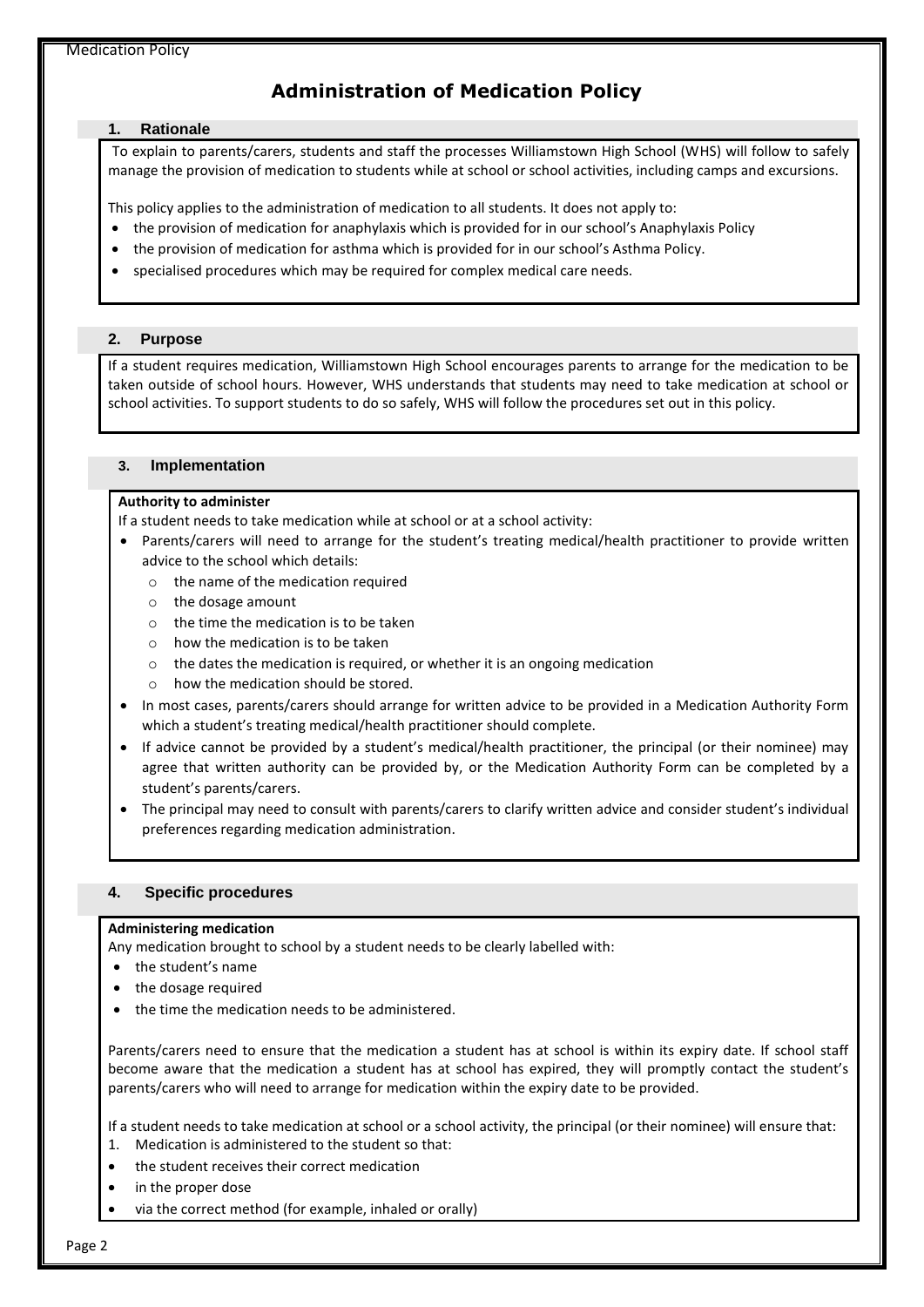#### Medication Policy

- at the correct time of day.
- 2. A log is kept of medicine administered to a student.
- 3. Where possible, two staff members will supervise the administration of medication.
- 4. The teacher in charge of a student at the time their medication is required:
- is informed that the student needs to receive their medication
- if necessary, release the student from class to obtain their medication.

#### **Self-administration**

In some cases, it may be appropriate for students to self-administer their medication. The principal may consult with parents/carers and consider advice from the student's medical/health practitioner to determine whether to allow a student to self-administer their medication.

If the principal decides to allow a student to self-administer their medication, the principal may require written acknowledgement from the student's medical/health practitioner, or the student's parents/carers that the student will self-administer their medication.

#### **Storing medication**

The principal (or their nominee) will put in place arrangements so that medication is stored:

- securely to minimise risk to others
- in a place only accessible by staff who are responsible for administering the medication
- away from a classroom (unless quick access is required)
- away from first aid kits
- according to packet instructions, particularly in relation to temperature.

WHS will store student medication at the front office.

The principal may decide, in consultation with parents/carers and/or on the advice of a student's treating medical/health practitioner:

- that the student's medication should be stored securely in the student's classroom if quick access might be required
- to allow the student to carry their own medication with them, preferably in the original packaging if:
	- $\circ$  the medication does not have special storage requirements, such as refrigeration
	- o doing so does not create potentially unsafe access to the medication by other students.

#### **Warning**

WHS will not:

- in accordance with Department of Education and Training policy, store or administer analgesics such as aspirin and paracetamol as a standard first aid strategy as they can mask signs and symptoms of serious illness or injury
- allow a student to take their first dose of a new medication at school in case of an allergic reaction. This should be done under the supervision of the student's parents, carers or health practitioner
- allow use of medication by anyone other than the prescribed student except in a life threatening emergency, for example if a student is having an asthma attack and their own puffer is not readily available.

#### **Medication error**

If a student takes medication incorrectly, staff will endeavour to:

#### **Step Action**

- 1. If required, follow first aid procedures outlined in the student's Health Support Plan or other medical management plan.
- 2. Ring the Poisons Information Line, 13 11 26 and give details of the incident and the student.
- 3. Act immediately upon their advice, such as calling Triple Zero "000" if advised to do so.
- 4. Contact the student's parents/carers or emergency contact person to notify them of the medication error and action taken.
- 5. Review medication management procedures at the school in light of the incident.

In the case of an emergency, school staff may call Triple Zero "000" for an ambulance at any time.